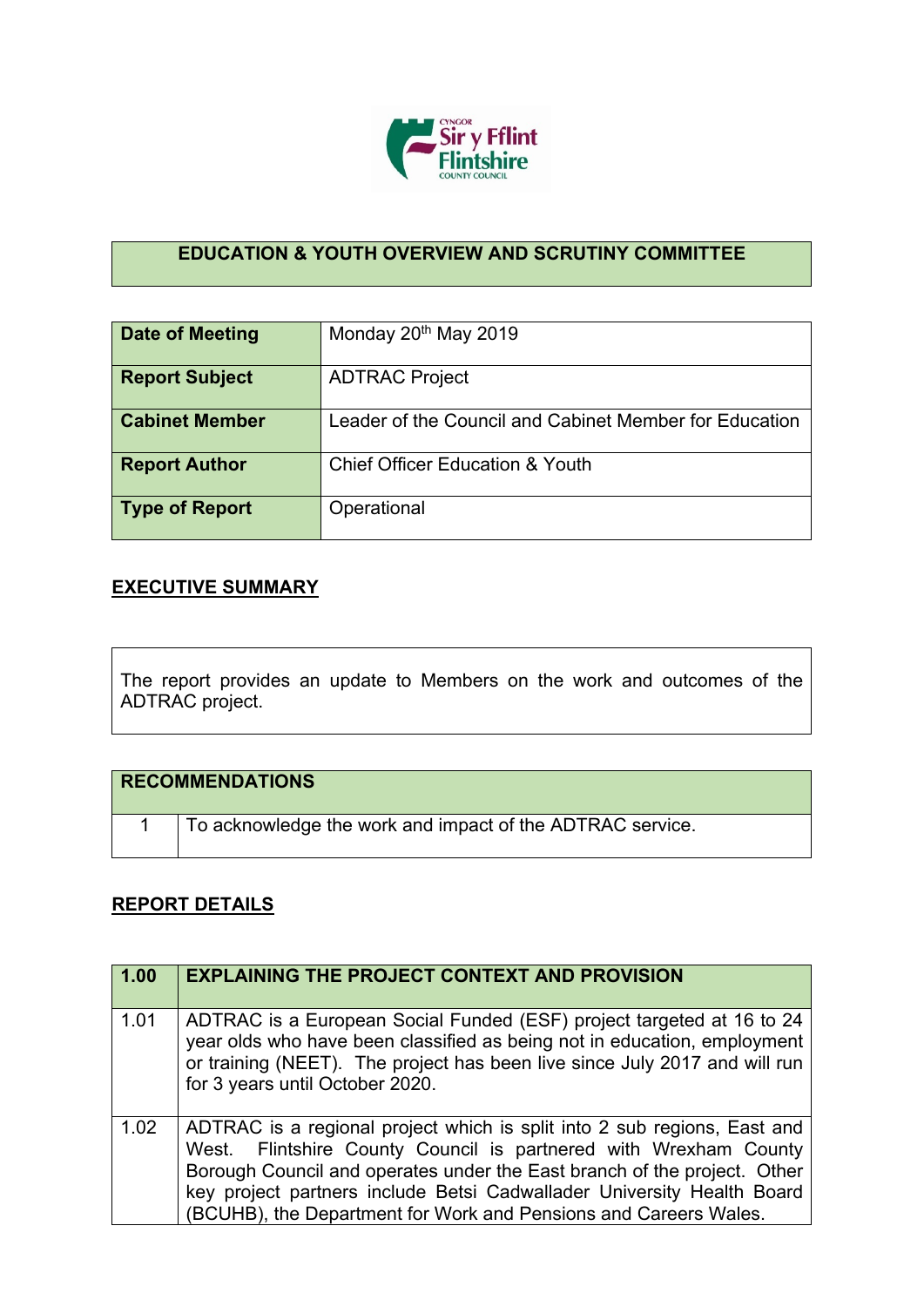| 1.03 | The terms and conditions attached to ESF grants is such that the funding<br>can only be used to provide additionality to existing services. Careful<br>thought was given along with wider consultation to determine where this<br>funding could be used appropriately and effectively to support young people<br>across Flintshire. It was agreed that the focus of the activity should be for<br>those young people who were furthest away from engagement, particularly<br>those who required a more intensive package of support and whose barriers<br>were linked to mental health.                  |
|------|----------------------------------------------------------------------------------------------------------------------------------------------------------------------------------------------------------------------------------------------------------------------------------------------------------------------------------------------------------------------------------------------------------------------------------------------------------------------------------------------------------------------------------------------------------------------------------------------------------|
| 1.04 | As a result of this decision, the overall target for engagement across the 2<br>counties for the lifespan of the project is 324 young people.<br>It was<br>anticipated that each person engaged could potentially require input for<br>between 12-18 months to support them into a secure outcome which<br>resulted in the deliberately low figure.                                                                                                                                                                                                                                                      |
| 1.05 | The funding allocated to the East project is approx. £1.6m for the 3 years.<br>This funds the management structure of 0.5 project manager, 0.5 finance<br>officer, ADTRAC coordinator and administrative staff; the remaining 0.5<br>allocation for the project manager and finance officer is allocated to the<br>TRAC project which ensures a strong link between these 2 ESF projects.<br>The service is delivered via youth engagement mentors and a mental health<br>practitioner (employed by BCUHB).                                                                                              |
| 1.06 | There are 3 referral routes into the service namely via Careers Wales, from<br>the Work Coaches linked to young people through Job Centres and also<br>self-referral or referral from another supporting agency.                                                                                                                                                                                                                                                                                                                                                                                         |
| 1.07 | Once accepted onto the project, the young person accesses the following:<br>1-2-1 intensive support<br>$\bullet$<br>Personalised action plans to guide them on their journey<br>$\bullet$<br>Well-being support including the opportunity to access provision for<br>mild/moderate mental health needs<br>Access to training to help them achieve their goals<br>Employability support.                                                                                                                                                                                                                  |
| 1.08 | To date, 158 young people have engaged with the ADTRAC project, with a<br>further 14 in the pipeline. Of these, 64% have been long term unemployed,<br>with 30% living within a jobless household. A total of 6% have presented as<br>homeless. A significant percentage are identified as having mental health<br>conditions (84%), with 45% having a learning disability or difficulty. A<br>number of the young people have experienced abuse in the form of<br>domestic abuse (20%) or substance abuse (20%), demonstrating the overall<br>complexity of the cohort engaged with the ADTRAC project. |
| 1.09 | A total of 86 young people have achieved positive outcomes so far as a<br>result of being part of the ADTRAC project. These range from the softer<br>outcomes of improvement in emotional health or mental wellbeing to the<br>more formal outcomes of accessing work experience, completion of<br>qualifications or engagement with training or employment.                                                                                                                                                                                                                                             |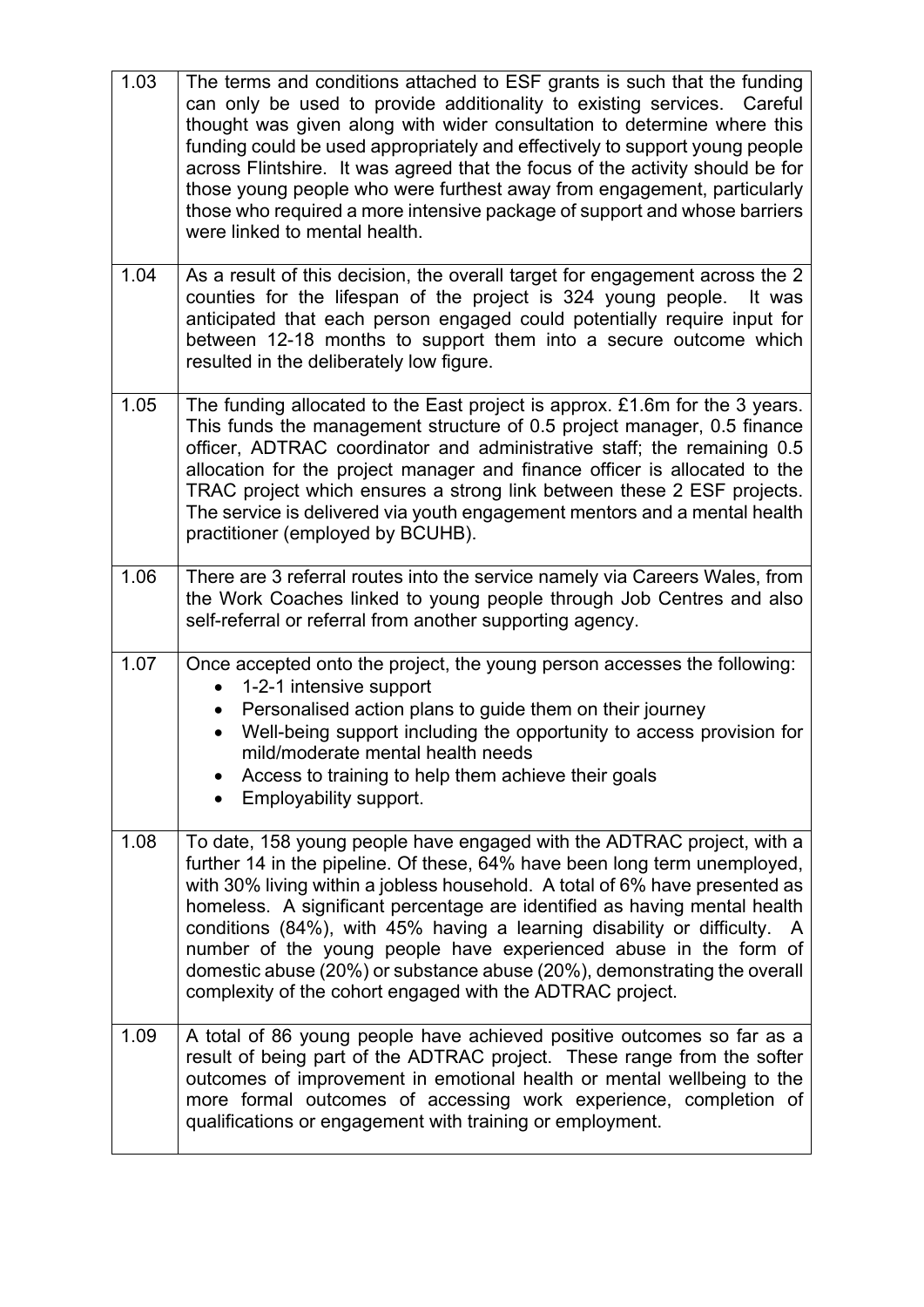| 2.00 | <b>RESOURCE IMPLICATIONS</b>                                                                                                                                                                                                                                                                      |
|------|---------------------------------------------------------------------------------------------------------------------------------------------------------------------------------------------------------------------------------------------------------------------------------------------------|
| 2.01 | To access ESF, local authorities are required to identify match funding to<br>the value of the grant allocated. This has been provided in the form of<br>matched Council expenditure on officers across a range of portfolios who<br>are currently engaged with young people/adults who are NEET. |

| 3.00 | <b>CONSULTATIONS REQUIRED / CARRIED OUT</b>                                                                                                                                                                                                                                                    |
|------|------------------------------------------------------------------------------------------------------------------------------------------------------------------------------------------------------------------------------------------------------------------------------------------------|
| 3.01 | Consultation took place prior to commencement of the project with a range<br>of internal services and external partners to identify where additionality<br>would be most effective. Feedback from young people has also been used<br>to further shape and refine the project's delivery model. |

| 4.00 | <b>RISK MANAGEMENT</b>                                                                                                                                                                                                                                                                                                                                                                                                                                                                                                                                                                                                                            |
|------|---------------------------------------------------------------------------------------------------------------------------------------------------------------------------------------------------------------------------------------------------------------------------------------------------------------------------------------------------------------------------------------------------------------------------------------------------------------------------------------------------------------------------------------------------------------------------------------------------------------------------------------------------|
| 4.01 | The project staff are directly employed by Wrexham County Council<br>Borough Council but deliver the service on behalf of both authorities. An<br>element of funding has been built into the finances of the project to support<br>the redundancy costs that will occur upon cessation of ADTRAC in October<br>2020; Flintshire County Council will be liable for 50% of the redundancy<br>costs. It is not anticipated that the redundancy costs will exceed the funding<br>allocated however, a contingency is in place using the flat rate funding to<br>cover any potential additional costs, removing the financial risk for the<br>Council. |
| 4.02 | Discussion has taken place between the regional management board and<br>the Welsh European Funding Office (WEFO) with regard to the impact of<br>Brexit. Confirmation has been provided that the current budget allocation<br>will be maintained for the lifespan of the project.                                                                                                                                                                                                                                                                                                                                                                 |

| 5.00 | <b>APPENDICES</b> |
|------|-------------------|
| 5.01 | None included.    |

| 6.00 | <b>LIST OF ACCESSIBLE BACKGROUND DOCUMENTS</b>                                                                                                          |
|------|---------------------------------------------------------------------------------------------------------------------------------------------------------|
| 6.01 | None.                                                                                                                                                   |
|      | <b>Contact Officer: Jeanette Rock, Senior Manager Inclusion &amp; Progression</b><br>Telephone: 01352 704017<br>E-mail: jeanette.rock@flintshire.gov.uk |
|      |                                                                                                                                                         |